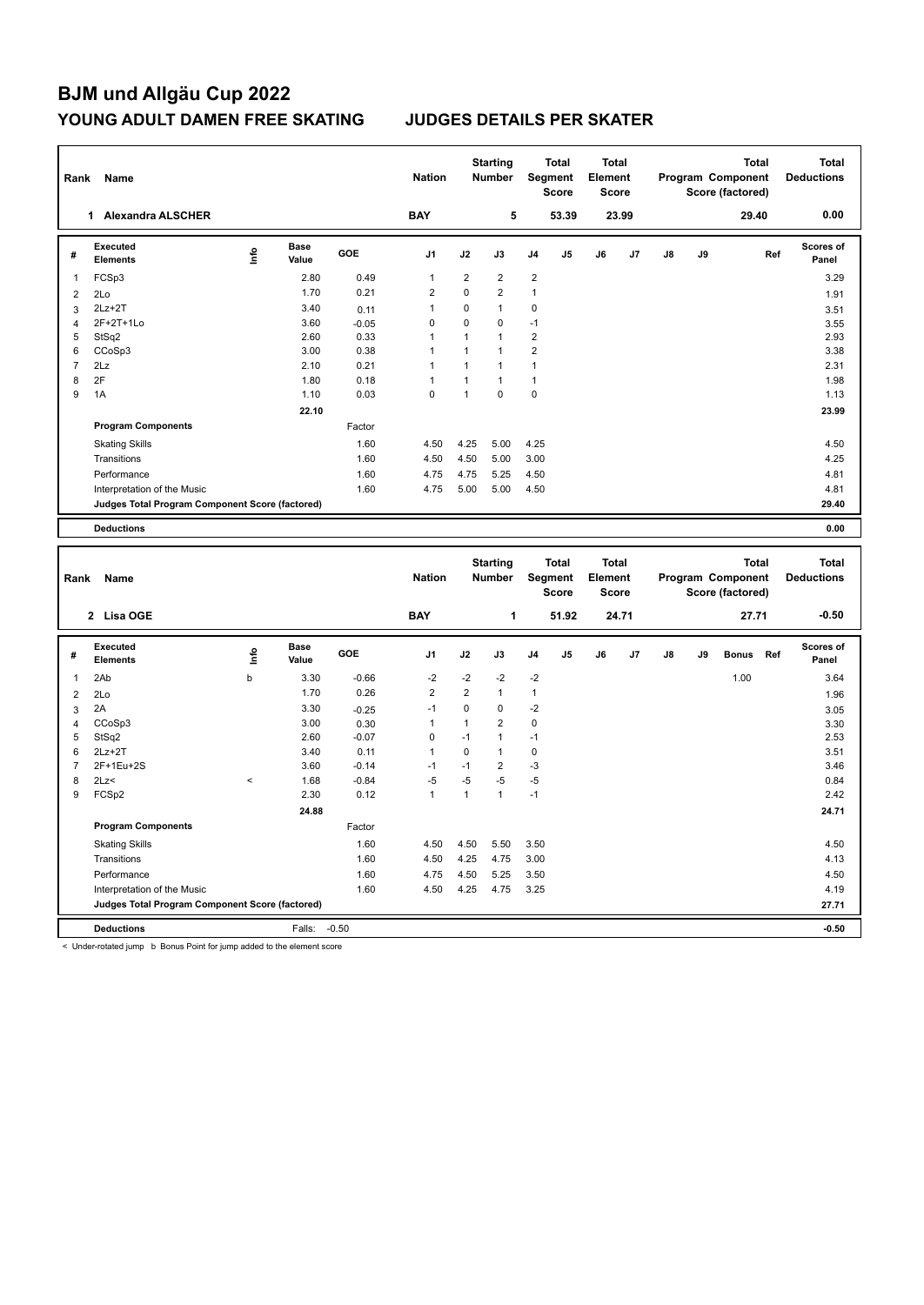| Rank           | Name                                            |      |                      |         | <b>Nation</b>  |                | <b>Starting</b><br><b>Number</b> |                | <b>Total</b><br>Segment<br><b>Score</b>        | <b>Total</b><br>Element<br><b>Score</b> |       |    | Program Component | <b>Total</b><br>Score (factored) |     | <b>Total</b><br><b>Deductions</b> |
|----------------|-------------------------------------------------|------|----------------------|---------|----------------|----------------|----------------------------------|----------------|------------------------------------------------|-----------------------------------------|-------|----|-------------------|----------------------------------|-----|-----------------------------------|
|                | 3 Laura SCHMIDBAUER                             |      |                      |         | <b>BAY</b>     |                | 4                                |                | 46.03                                          |                                         | 20.21 |    |                   | 25.82                            |     | 0.00                              |
| #              | <b>Executed</b><br><b>Elements</b>              | ١nfo | <b>Base</b><br>Value | GOE     | J <sub>1</sub> | J2             | J3                               | J4             | J <sub>5</sub>                                 | J6                                      | J7    | J8 | J9                |                                  | Ref | <b>Scores of</b><br>Panel         |
| $\mathbf{1}$   | $2Lz + 2T$                                      |      | 3.40                 | $-0.26$ | $-1$           | $-1$           | $-1$                             | $-2$           |                                                |                                         |       |    |                   |                                  |     | 3.14                              |
| $\overline{2}$ | 2F+1Eu+2S                                       |      | 3.60                 | $-0.05$ | $\mathbf 0$    | $\mathbf 0$    | $\mathbf 0$                      | $-1$           |                                                |                                         |       |    |                   |                                  |     | 3.55                              |
| $\mathbf{3}$   | A                                               |      | 0.00                 | 0.00    | ÷.             | $\overline{a}$ | $\overline{a}$                   | $\overline{a}$ |                                                |                                         |       |    |                   |                                  |     | 0.00                              |
| $\overline{4}$ | CCoSp3                                          |      | 3.00                 | 0.23    | $\mathbf 0$    | $\mathbf{1}$   | $\mathbf{1}$                     | $\mathbf{1}$   |                                                |                                         |       |    |                   |                                  |     | 3.23                              |
| 5              | 2Lo                                             |      | 1.70                 | 0.04    | $\mathbf{1}$   | $\pmb{0}$      | $\mathbf 0$                      | 0              |                                                |                                         |       |    |                   |                                  |     | 1.74                              |
| 6              | 2F                                              |      | 1.80                 | $-0.09$ | $\mathbf 0$    | $-1$           | $\mathbf 0$                      | $-1$           |                                                |                                         |       |    |                   |                                  |     | 1.71                              |
| $\overline{7}$ | 2Lz                                             |      | 2.10                 | $-0.11$ | $\mathbf 0$    | $-1$           | $\mathbf 0$                      | $-1$           |                                                |                                         |       |    |                   |                                  |     | 1.99                              |
| 8              | FCSp2                                           |      | 2.30                 | $-0.12$ | $-1$           | $\mathbf 0$    | $-1$                             | $\pmb{0}$      |                                                |                                         |       |    |                   |                                  |     | 2.18                              |
| 9              | StSq2                                           |      | 2.60                 | 0.07    | $\Omega$       | $\overline{0}$ | $\Omega$                         | $\mathbf{1}$   |                                                |                                         |       |    |                   |                                  |     | 2.67                              |
|                |                                                 |      | 20.50                |         |                |                |                                  |                |                                                |                                         |       |    |                   |                                  |     | 20.21                             |
|                | <b>Program Components</b>                       |      |                      | Factor  |                |                |                                  |                |                                                |                                         |       |    |                   |                                  |     |                                   |
|                | <b>Skating Skills</b>                           |      |                      | 1.60    | 4.25           | 4.25           | 4.25                             | 3.75           |                                                |                                         |       |    |                   |                                  |     | 4.13                              |
|                | Transitions                                     |      |                      | 1.60    | 4.00           | 4.00           | 4.50                             | 3.00           |                                                |                                         |       |    |                   |                                  |     | 3.88                              |
|                | Performance                                     |      |                      | 1.60    | 4.25           | 4.25           | 4.25                             | 3.50           |                                                |                                         |       |    |                   |                                  |     | 4.06                              |
|                | Interpretation of the Music                     |      |                      | 1.60    | 4.25           | 4.25           | 4.25                             | 3.50           |                                                |                                         |       |    |                   |                                  |     | 4.06                              |
|                | Judges Total Program Component Score (factored) |      |                      |         |                |                |                                  |                |                                                |                                         |       |    |                   |                                  |     | 25.82                             |
|                | <b>Deductions</b>                               |      |                      |         |                |                |                                  |                |                                                |                                         |       |    |                   |                                  |     | 0.00                              |
|                |                                                 |      |                      |         |                |                |                                  |                |                                                |                                         |       |    |                   |                                  |     |                                   |
|                |                                                 |      |                      |         |                |                |                                  |                |                                                |                                         |       |    |                   |                                  |     |                                   |
| Rank           | Name                                            |      |                      |         | <b>Nation</b>  |                | <b>Starting</b><br><b>Number</b> |                | <b>Total</b><br><b>Segment</b><br><b>Score</b> | <b>Total</b><br>Element<br><b>Score</b> |       |    | Program Component | <b>Total</b><br>Score (factored) |     | <b>Total</b><br><b>Deductions</b> |
|                | 4 Olivia SORG                                   |      |                      |         | <b>BAY</b>     |                | 3                                |                | 41.42                                          |                                         | 18.22 |    |                   | 23.20                            |     | 0.00                              |
| #              | <b>Executed</b><br><b>Elements</b>              | lnfo | <b>Base</b><br>Value | GOE     | J <sub>1</sub> | J2             | J3                               | J4             | J5                                             | J6                                      | J7    | J8 | J9                |                                  | Ref | Scores of<br>Panel                |
| $\mathbf{1}$   | 2Lo+1Eu+2S                                      |      | 3.50                 | $-0.09$ | $\mathbf 0$    | $-1$           | $\mathbf 0$                      | $-1$           |                                                |                                         |       |    |                   |                                  |     | 3.41                              |
| $\overline{2}$ | 2F                                              |      | 1.80                 | $-0.09$ | $\mathbf 0$    | $-1$           | $\mathbf 0$                      | $-1$           |                                                |                                         |       |    |                   |                                  |     | 1.71                              |
| $\mathbf{3}$   | FCSSp3                                          |      | 2.60                 | 0.07    | 0              | $\mathbf{1}$   | $\mathbf 0$                      | 0              |                                                |                                         |       |    |                   |                                  |     | 2.67                              |
| $\overline{4}$ | $2S+2T$                                         |      | 2.60                 | $-0.03$ | $\mathbf 0$    | $\mathbf 0$    | $\mathbf{1}$                     | $-2$           |                                                |                                         |       |    |                   |                                  |     | 2.57                              |
| 5              | 1F                                              |      | 0.50                 | $-0.09$ | $-2$           | $-1$           | $-1$                             | $-3$           |                                                |                                         |       |    |                   |                                  |     | 0.41                              |
| 6              | 2Lo                                             |      | 1.70                 | $-0.09$ | $\mathbf 0$    | $\mathbf 0$    | $\mathbf 0$                      | $-2$           |                                                |                                         |       |    |                   |                                  |     | 1.61                              |
| $\overline{7}$ | CCoSp3                                          |      | 3.00                 | 0.08    | $\mathbf 0$    | $\mathbf{1}$   | $\mathbf 0$                      | $\mathbf 0$    |                                                |                                         |       |    |                   |                                  |     | 3.08                              |
| 8              | StSq1                                           |      | 1.80                 | $-0.14$ | $\mathbf 0$    | $-1$           | $-1$                             | $-1$           |                                                |                                         |       |    |                   |                                  |     | 1.66                              |
| 9              | 1A                                              |      | 1.10                 | 0.00    | $\mathbf 0$    | $\mathbf 0$    | $\mathbf 0$                      | $\mathbf 0$    |                                                |                                         |       |    |                   |                                  |     | 1.10                              |
|                |                                                 |      | 18.60                |         |                |                |                                  |                |                                                |                                         |       |    |                   |                                  |     | 18.22                             |
|                | <b>Program Components</b>                       |      |                      | Factor  |                |                |                                  |                |                                                |                                         |       |    |                   |                                  |     |                                   |
|                | <b>Skating Skills</b>                           |      |                      | 1.60    | 3.75           | 3.75           | 4.25                             | 3.25           |                                                |                                         |       |    |                   |                                  |     | 3.75                              |
|                | Transitions                                     |      |                      | 1.60    | 3.50           | 3.50           | 4.00                             | 3.00           |                                                |                                         |       |    |                   |                                  |     | 3.50                              |
|                | Performance                                     |      |                      | 1.60    | 3.75           | 3.75           | 4.25                             | 3.25           |                                                |                                         |       |    |                   |                                  |     | 3.75                              |
|                | Interpretation of the Music                     |      |                      | 1.60    | 3.50           | 3.50           | 4.00                             | 3.00           |                                                |                                         |       |    |                   |                                  |     | 3.50                              |
|                | Judges Total Program Component Score (factored) |      |                      |         |                |                |                                  |                |                                                |                                         |       |    |                   |                                  |     | 23.20                             |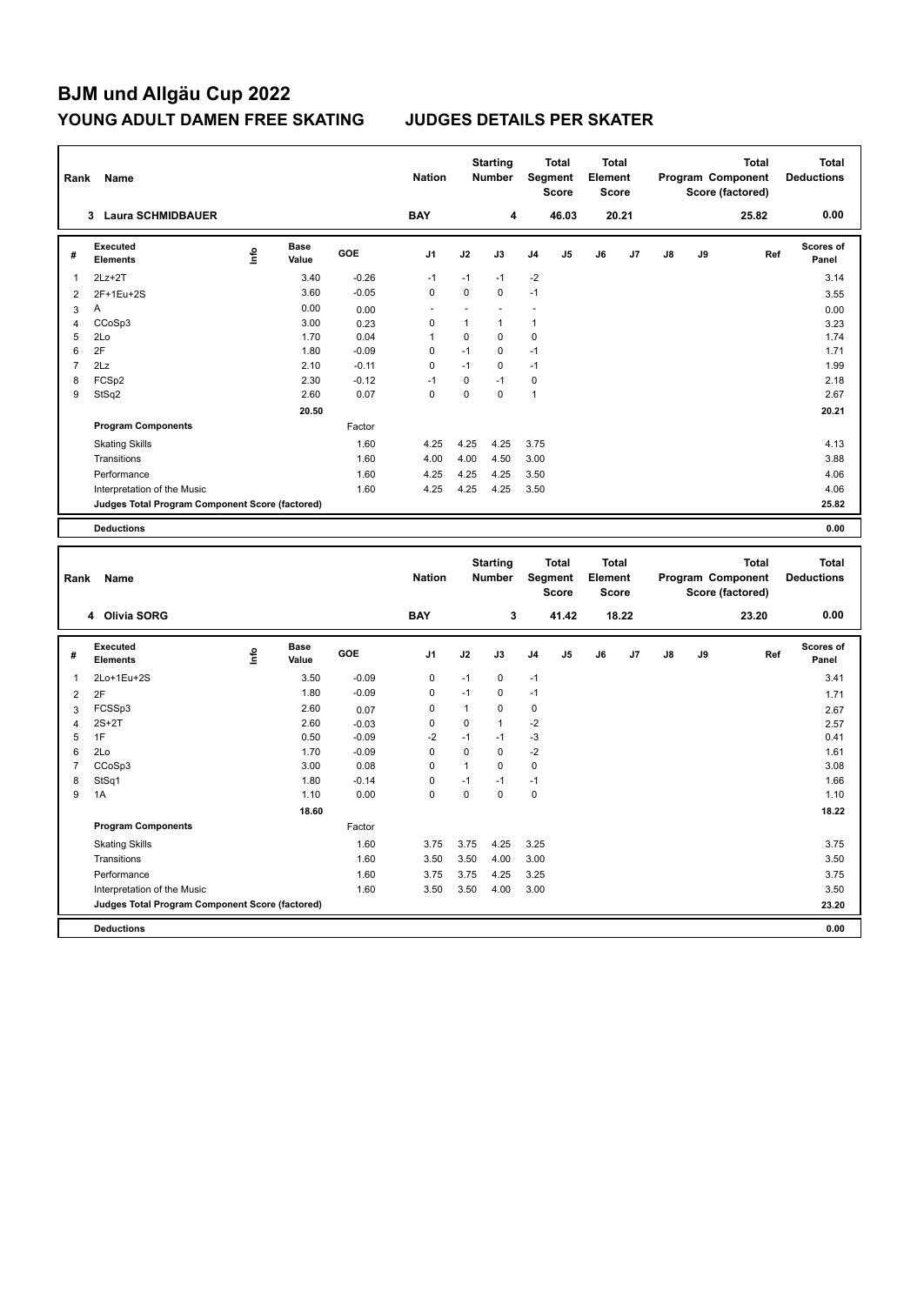| Rank | Name                                            |         |                      |         | <b>Nation</b>  |              | <b>Starting</b><br><b>Number</b> |                | <b>Total</b><br>Segment<br><b>Score</b> | Total<br>Element<br><b>Score</b> |       |    |    | <b>Total</b><br>Program Component<br>Score (factored) | Total<br><b>Deductions</b> |
|------|-------------------------------------------------|---------|----------------------|---------|----------------|--------------|----------------------------------|----------------|-----------------------------------------|----------------------------------|-------|----|----|-------------------------------------------------------|----------------------------|
|      | Svenja KOENEN<br>5                              |         |                      |         | <b>BAY</b>     |              | 6                                |                | 38.82                                   |                                  | 16.80 |    |    | 22.02                                                 | 0.00                       |
| #    | Executed<br><b>Elements</b>                     | ۴ů      | <b>Base</b><br>Value | GOE     | J <sub>1</sub> | J2           | J3                               | J <sub>4</sub> | J <sub>5</sub>                          | J6                               | J7    | J8 | J9 | Ref                                                   | Scores of<br>Panel         |
| 1    | 2S                                              |         | 1.30                 | 0.03    | 0              | $\mathbf{1}$ | 0                                | $\mathsf 0$    |                                         |                                  |       |    |    |                                                       | 1.33                       |
| 2    | 1A                                              |         | 1.10                 | 0.06    | 0              | $\mathbf{1}$ | 0                                | $\mathbf{1}$   |                                         |                                  |       |    |    |                                                       | 1.16                       |
| 3    | 2Lz+2Lo<+1T                                     | $\prec$ | 3.86                 | $-0.47$ | $-2$           | $-3$         | $-2$                             | $-2$           |                                         |                                  |       |    |    |                                                       | 3.39                       |
| 4    | FCSp1                                           |         | 1.90                 | $-0.10$ | $-1$           | $\mathbf{1}$ | $-1$                             | $-1$           |                                         |                                  |       |    |    |                                                       | 1.80                       |
| 5    | $2F+2T2$                                        | $\prec$ | 2.84                 | $-0.32$ | $-2$           | $-2$         | $-1$                             | $-2$           |                                         |                                  |       |    |    |                                                       | 2.52                       |
| 6    | 2Lz                                             |         | 2.10                 | 0.00    | 0              | 0            | 0                                | 0              |                                         |                                  |       |    |    |                                                       | 2.10                       |
| 7    | CCoSpB                                          |         | 1.70                 | $-0.04$ | $-1$           | $\Omega$     | $\Omega$                         | $\mathbf 0$    |                                         |                                  |       |    |    |                                                       | 1.66                       |
| 8    | 2F                                              |         | 1.80                 | $-0.23$ | $-1$           | $-1$         | $-1$                             | $-2$           |                                         |                                  |       |    |    |                                                       | 1.57                       |
| 9    | StSqB                                           |         | 1.50                 | $-0.23$ | $-1$           | $-1$         | $-2$                             | $-2$           |                                         |                                  |       |    |    |                                                       | 1.27                       |
|      |                                                 |         | 18.10                |         |                |              |                                  |                |                                         |                                  |       |    |    |                                                       | 16.80                      |
|      | <b>Program Components</b>                       |         |                      | Factor  |                |              |                                  |                |                                         |                                  |       |    |    |                                                       |                            |
|      | <b>Skating Skills</b>                           |         |                      | 1.60    | 3.25           | 3.75         | 3.75                             | 3.25           |                                         |                                  |       |    |    |                                                       | 3.50                       |
|      | Transitions                                     |         |                      | 1.60    | 3.25           | 3.50         | 3.75                             | 3.00           |                                         |                                  |       |    |    |                                                       | 3.38                       |
|      | Performance                                     |         |                      | 1.60    | 3.50           | 3.50         | 4.00                             | 3.00           |                                         |                                  |       |    |    |                                                       | 3.50                       |
|      | Interpretation of the Music                     |         |                      | 1.60    | 3.50           | 3.50         | 3.75                             | 2.75           |                                         |                                  |       |    |    |                                                       | 3.38                       |
|      | Judges Total Program Component Score (factored) |         |                      |         |                |              |                                  |                |                                         |                                  |       |    |    |                                                       | 22.02                      |
|      | <b>Deductions</b>                               |         |                      |         |                |              |                                  |                |                                         |                                  |       |    |    |                                                       | 0.00                       |

< Under-rotated jump

| Rank | Name                                            |         |                      |            | <b>Nation</b> |      | <b>Starting</b><br><b>Number</b> |                | <b>Total</b><br>Segment<br><b>Score</b> | <b>Total</b><br>Element<br><b>Score</b> |       |               |    | <b>Total</b><br>Program Component<br>Score (factored) | <b>Total</b><br><b>Deductions</b> |
|------|-------------------------------------------------|---------|----------------------|------------|---------------|------|----------------------------------|----------------|-----------------------------------------|-----------------------------------------|-------|---------------|----|-------------------------------------------------------|-----------------------------------|
|      | Elisa CUVIELLO<br>6                             |         |                      |            | <b>BAY</b>    |      | $\overline{7}$                   |                | 37.36                                   |                                         | 14.44 |               |    | 23.42                                                 | $-0.50$                           |
| #    | Executed<br><b>Elements</b>                     | Linfo   | <b>Base</b><br>Value | <b>GOE</b> | J1            | J2   | J3                               | J <sub>4</sub> | J5                                      | J6                                      | J7    | $\mathsf{J}8$ | J9 | Ref                                                   | <b>Scores of</b><br>Panel         |
| 1    | 1A                                              |         | 1.10                 | 0.00       | 0             | 0    | 0                                | 0              |                                         |                                         |       |               |    |                                                       | 1.10                              |
| 2    | 2F                                              |         | 1.80                 | $-0.41$    | -3            | $-2$ | $-2$                             | $-2$           |                                         |                                         |       |               |    |                                                       | 1.39                              |
| 3    | 2Lo+1Eu+2S                                      |         | 3.50                 | 0.04       | 0             | 0    | 1                                | 0              |                                         |                                         |       |               |    |                                                       | 3.54                              |
| 4    | FCSp2                                           |         | 2.30                 | 0.17       | 0             |      | 1                                | $\overline{1}$ |                                         |                                         |       |               |    |                                                       | 2.47                              |
| 5    | 2Lo                                             |         | 1.70                 | 0.04       | $\mathbf{1}$  | 0    | 0                                | 0              |                                         |                                         |       |               |    |                                                       | 1.74                              |
| 6    | 2F                                              |         | 1.80                 | $-0.90$    | $-5$          | $-5$ | $-5$                             | $-5$           |                                         |                                         |       |               |    |                                                       | 0.90                              |
|      | $2S+1T$                                         |         | 1.70                 | $-0.20$    | $-1$          | $-1$ | $-1$                             | $-3$           |                                         |                                         |       |               |    |                                                       | 1.50                              |
| 8    | SSp*                                            | $\star$ | 0.00                 | 0.00       |               |      |                                  |                |                                         |                                         |       |               |    |                                                       | 0.00                              |
| 9    | StSq1                                           |         | 1.80                 | 0.00       | $\mathbf 0$   | 0    | $-1$                             | $\mathbf{1}$   |                                         |                                         |       |               |    |                                                       | 1.80                              |
|      |                                                 |         | 15.70                |            |               |      |                                  |                |                                         |                                         |       |               |    |                                                       | 14.44                             |
|      | <b>Program Components</b>                       |         |                      | Factor     |               |      |                                  |                |                                         |                                         |       |               |    |                                                       |                                   |
|      | <b>Skating Skills</b>                           |         |                      | 1.60       | 3.50          | 4.00 | 4.25                             | 4.00           |                                         |                                         |       |               |    |                                                       | 3.94                              |
|      | Transitions                                     |         |                      | 1.60       | 3.25          | 3.75 | 3.75                             | 2.75           |                                         |                                         |       |               |    |                                                       | 3.38                              |
|      | Performance                                     |         |                      | 1.60       | 3.50          | 3.75 | 4.00                             | 3.50           |                                         |                                         |       |               |    |                                                       | 3.69                              |
|      | Interpretation of the Music                     |         |                      | 1.60       | 3.25          | 4.00 | 3.75                             | 3.50           |                                         |                                         |       |               |    |                                                       | 3.63                              |
|      | Judges Total Program Component Score (factored) |         |                      |            |               |      |                                  |                |                                         |                                         |       |               |    |                                                       | 23.42                             |
|      | <b>Deductions</b>                               |         | Falls:               | $-0.50$    |               |      |                                  |                |                                         |                                         |       |               |    |                                                       | $-0.50$                           |

\* Invalid element